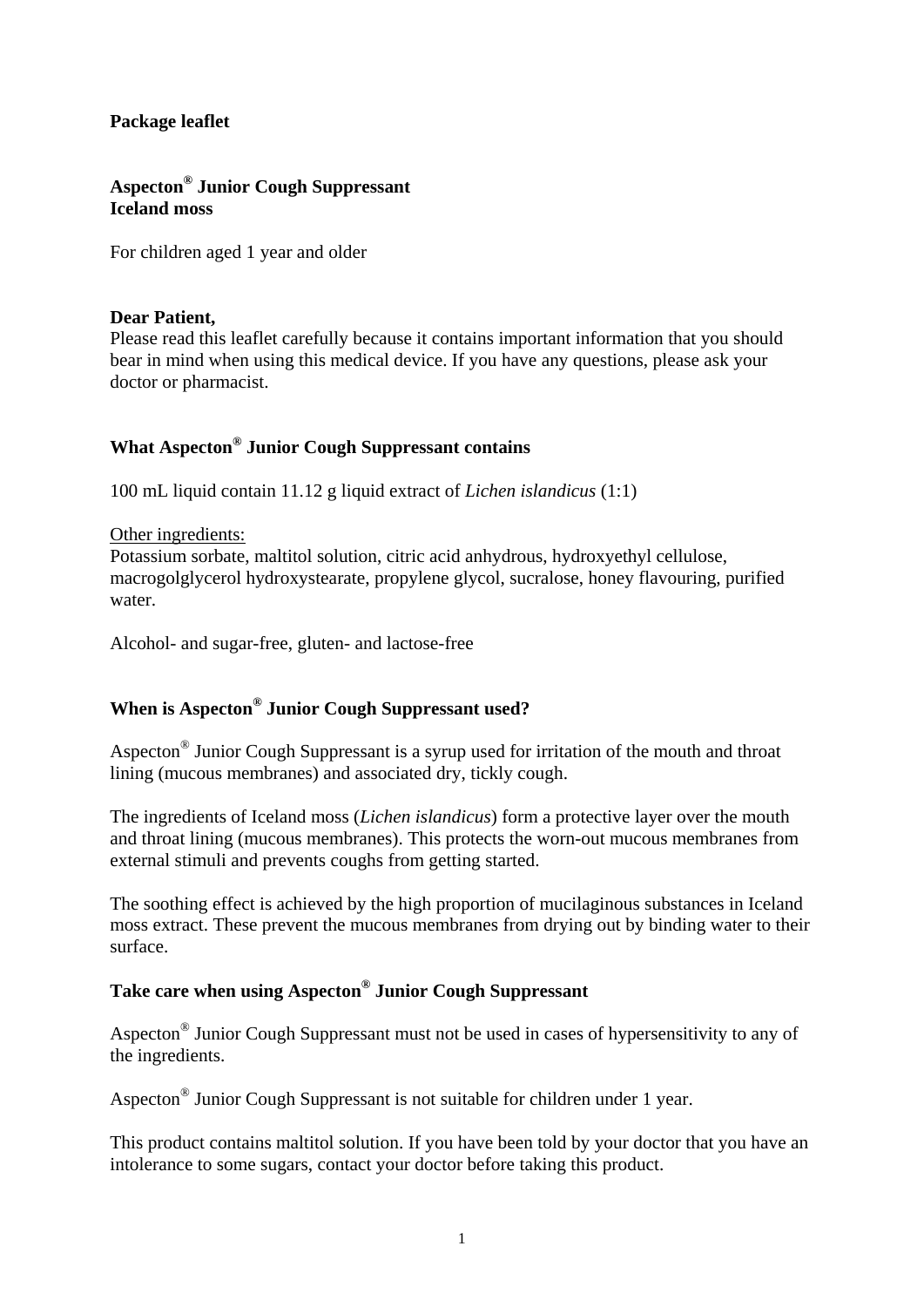10 mL contain 3.43 g maltitol equivalent to about 0.29 bread units. You should take this into account if you are on a diabetic diet. The calorific value is 2.3 kcal/g maltitol. Maltitol may have a mild laxative effect.

Macrogolglycerol hydroxystearate may cause upset stomach and diarrhoea.

No adequate studies are available on the use of this product during pregnancy and breastfeeding. Aspecton® Junior Cough Suppressant should therefore not be used during pregnancy and breast-feeding without consulting a doctor.

# **How to use Aspecton® Junior Cough Suppressant**

Children aged 1-4 years take 5 mL 1-2 times daily, children aged 5-10 years take 10 mL twice daily and children and adolescents aged 11-16 years take 10 mL 3-4 times daily.

The pack is supplied with a measuring syringe for accurate dosing.

Notes on using the dosing syringe:



- 1. Insert the dosing syringe into the opened bottle and press it down until it is firmly secure. The syringe plunger should be inserted all the way into the syringe.
- 2. Turn the bottle carefully upside down and slowly draw up the liquid with the dosing syringe by pulling out the plunger up to the required mark.
- 3. Turn the bottle the right way up and remove the syringe by carefully twisting it from the bottle neck. Reclose the bottle after removal.
- 4. Administer the syrup either directly from the syringe by slowly emptying the syringe against the inside of the cheek or onto a spoon.
- 5. After use, pull the plunger out of the syringe barrel, clean the parts with warm water and then dry the syringe.

#### Advice for diabetics:

10 mL are equivalent to 0.29 BU (bread units/carbohydrate exchange units).

You should not eat or drink directly after taking Aspecton® Junior Cough Suppressant because this removes the protective layer from the mouth and throat mucous membranes.

# **How long may you use Aspecton® Junior Cough Suppressant?**

If symptoms persist for more than 3 days without improvement, a doctor should be consulted.